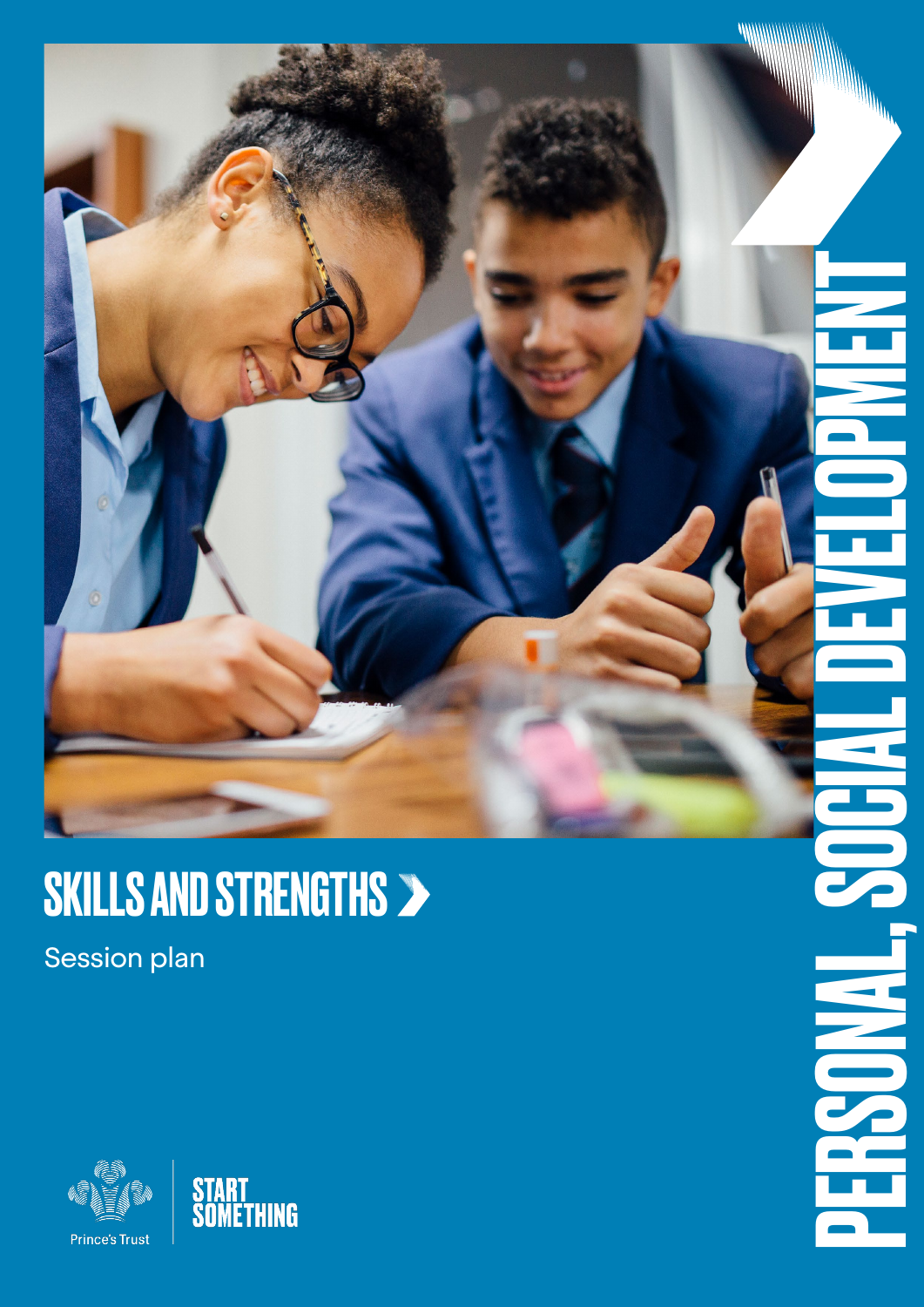# AT A GLANCE >

This session supports young people to recognise their own skills and strengths, as well as the skills they would like to develop in support of their ambitions and interests. It will help learners to build self-confidence.



## LLN OPPORTUNITIES

- $\vee$  Write in full sentences using correct spelling, punctuation and grammar
- $\checkmark$  Use dictionaries (online or books) to look up and
- define key words Take part in a group discussion and practise speaking and listening skills



## QUALIFICATION OPPORTUNITIES

 Personal Development - LO: Understand own personal development needs

# LEARNING OUTCOMES

- $\checkmark$  State what skills and strengths are
- $\checkmark$  Identify their own skills and strengths
- $\vee$  Identify their own areas for personal development

# **ACTIVITIES >**

| <b>ACTIVITY</b>                                       | TIMF          | PAGE |
|-------------------------------------------------------|---------------|------|
| <b>Icebreaker</b>                                     | 10-15 minutes | 03   |
| Introduction to skills building                       | 15 minutes    | 04   |
| Recognising and improving our<br>strengths and skills | 25 minutes    | 06   |
| Personal logos                                        | 15 minutes    | 08   |
| Wrap up                                               | 5 minutes     | 09   |



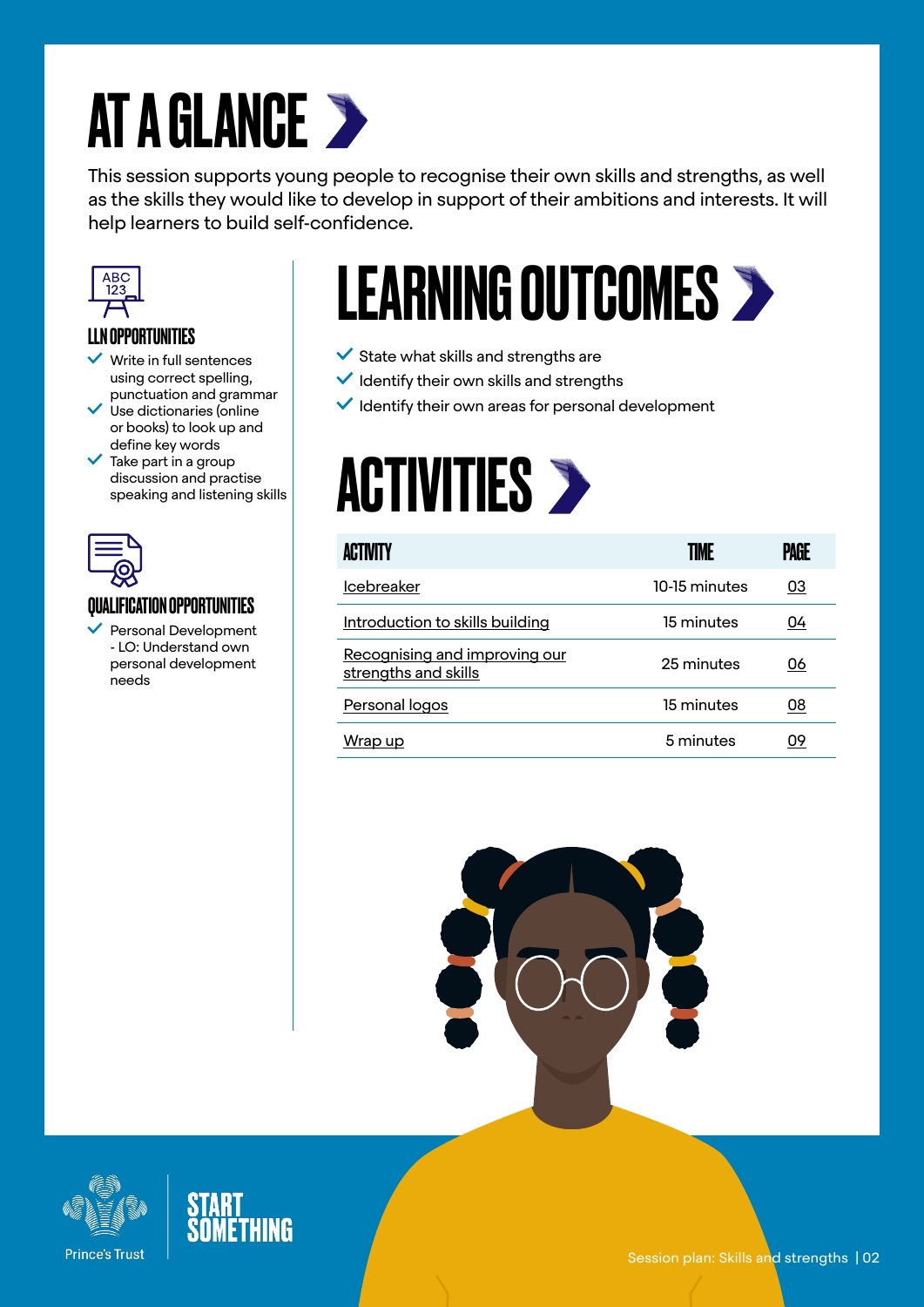# <span id="page-2-0"></span>ICEBREAKER

Use this icebreaker to get your group having a go at a quick, skills-based task, to start thinking about how different skills can be identified, practised and honed.



## TIME REQUIRED

10-15 minutes



## MATERIALS

In this activity, you will demonstrate a skill to learners and they will use the materials available to have a go at practising a skill. The materials will depend on the activities you and your group choose to showcase, but could include:

- $\vee$  If you have one at hand (works well with online delivery): an instrument
- $\blacktriangleright$  If drawing: paper and pencils

# **ACTIVITY STEPS >**

- 1. At the start of the session, explain to the learners what the learning outcomes are. Do a quick demonstration of a skill to your learners. The activity you choose can depend on your own hobbies – it may even be something funny or more relatable to show them something you're not 'perfect' at! E.g. drawing a doodle without taking the pen off the page or playing an instrument.
- 2. Ask for volunteers to have a go, showcasing their own skills using the materials they have to hand. Emphasise that they don't need to be really good at the activity they've chosen. If delivering this session in a classroom setting, you can suggest that learners work in small groups, as this might help them to feel more confident about sharing their skills. If delivering the session online, you may want to utilise a virtual break-out room or similar function to facilitate group work.
- 3. Ask them why they chose this activity was it because it's something they're interested in (e.g. aspiring artists choosing to draw), something they're good at, or simply an activity they enjoy?
- 4. Considering the types of activities they enjoy, or have an interest in already, is a great starting point for young people when thinking about the skills and strengths they want to build on. You can explain the concepts of perseverance, dedication, motivation and consistency, to highlight that it's important to keep practising and work hard to get better at different activities.



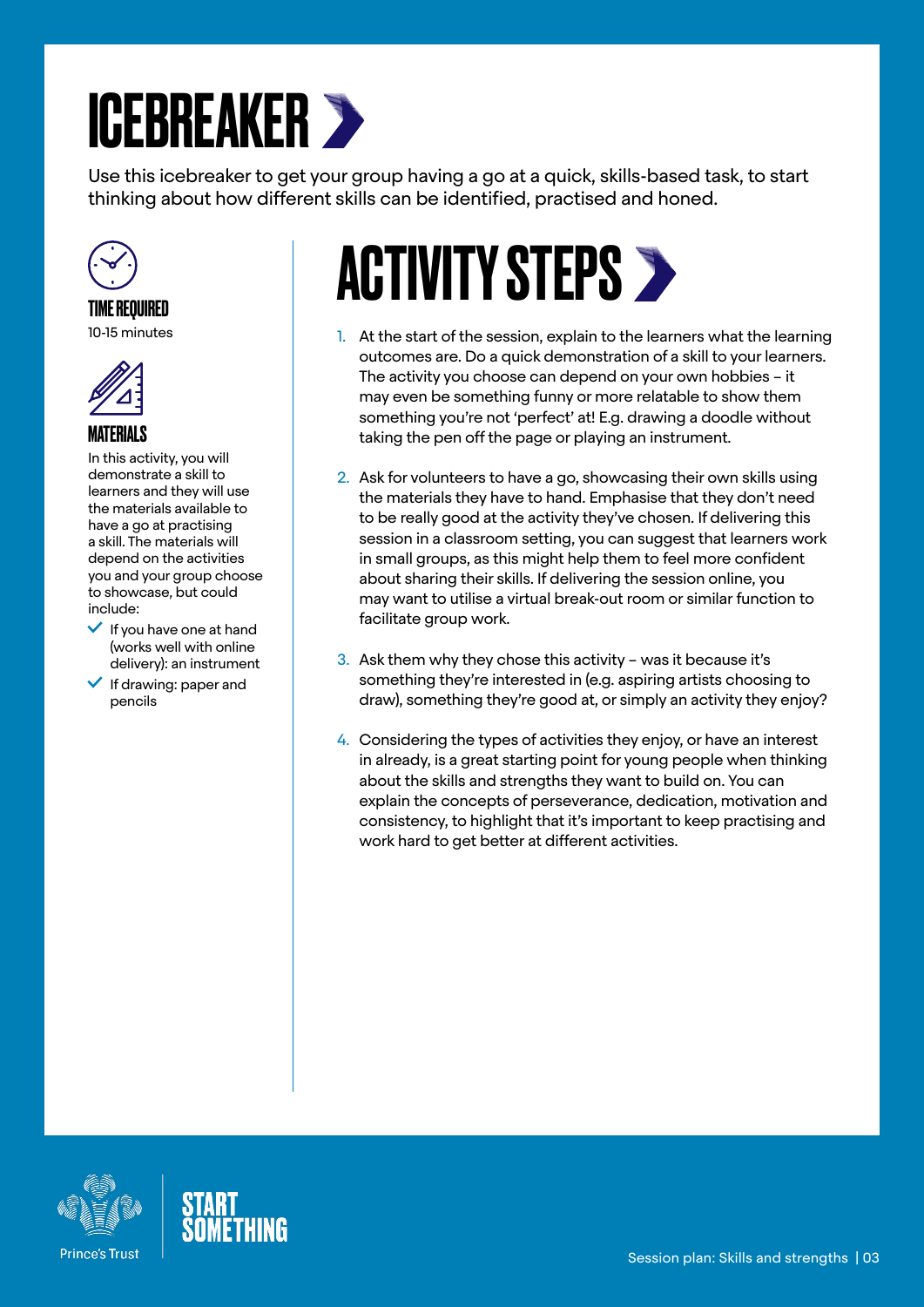# <span id="page-3-0"></span>INTRODUCTION TO SKILLS BUILDING

Use this activity to help learners understand what skills are through real-life examples.



#### TIME REQUIRED

15 minutes



## MATERIALS

Depending on what you have access to, you can use either:

- $\blacktriangleright$  Flipchart paper or whiteboard and pen or virtual whiteboard tool
- $\checkmark$  Google docs or similar online document, access to internet

# **ACTIVITY STEPS >**

- 1. Ask learners to contribute their own definitions of a skill and record these on flipchart paper, a whiteboard, or a Google doc / similar sharing platform if delivering online.
- 2. Once you've collected answers, read out the following definition:

"A skill is a learned ability – this means that it is something you can get better at, and something that can either be a strength, or an area for development".

- 3. Explain that we all have a mixture of skills and strengths, developed through our interests, studies, work and experiences. Skills can often also be transferable, meaning that they can be applied to different activities and tasks. By deciding which skills to hone, we can better prepare ourselves for dealing with big changes, especially when thinking about the future and careers.
- 4. Ask the group to suggest different types of transferable skills and write down their answers.

## EXAMPLES YOU CAN USE AS PROMPTS:

- $\blacktriangledown$  Problem solving
- $\blacktriangleright$  Adaptability
- $\checkmark$  Teamwork
- $\vee$  Negotiation
- $\checkmark$  Computer programming
- $\checkmark$  Art or design
- $\checkmark$  Singing
- $\vee$  Numeracy
- $\checkmark$  Presenting
- $\checkmark$  Listening
- $\vee$  Cooking

You can also use information from the Skills Builder Partnership for more ideas on the essential skills we need to succeed: [www.skillsbuilder.org](https://www.skillsbuilder.org/)



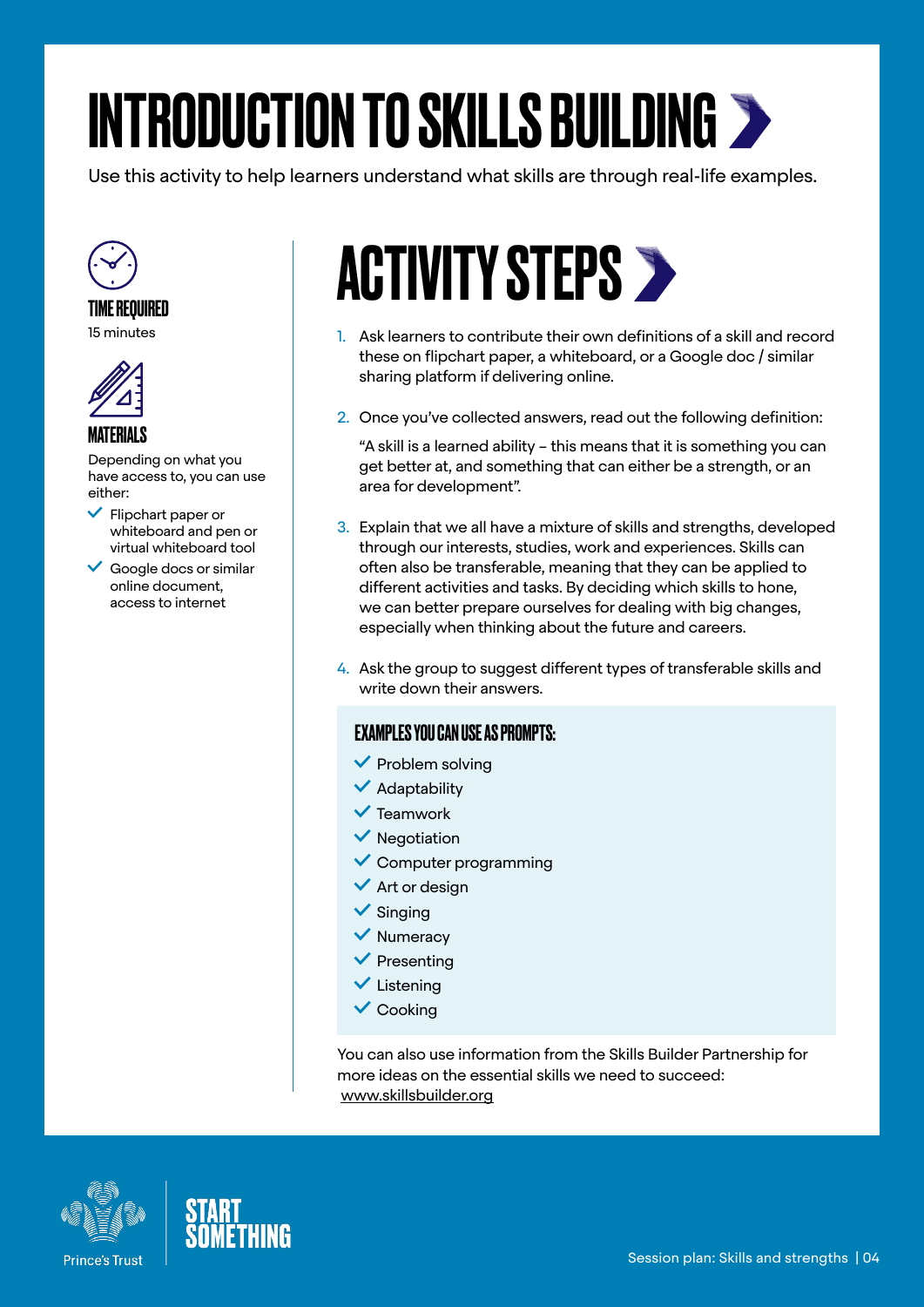5. Ask the group to think of a specific person who demonstrates one or more of these skills – this could be a celebrity, influencer or someone in their family or community.

#### YOU COULD USE THE LIST BELOW AS INSPIRATION IF THEY'RE STRUGGLING TO THINK OF SOMEONE:

- $\checkmark$  Flon Musk
- $\vee$  Lady GaGa
- $\checkmark$  Steve Jobs  $\blacktriangledown$  Nadiva Hussain
- $\checkmark$  Stormzy
	- $\checkmark$  Jacinda Ardern
- $\checkmark$  George the Poet
- $\checkmark$  Rishi Sunak
- Marcus Rashford
- 6. Ask each individual to think about the following questions and give them some quiet time to write down their answers, before coming together to discuss as a group:
	- How do they think this person got so good at these skills? (E.g. practising, choosing specific areas to focus on or study, learning from others, working hard)
	- What motivated this person to continue developing this skill? (E.g. motivation, tapping into their own passions and interests, wanting to help others)
	- What challenges might they have had to overcome? How might they have done that?
	- Did they find ways of transferring one skill into different areas of their work?
- 7. Explain that there is a key 'common denominator' between everyone's answers: each of these people got where they needed to be through a positive mindset, dedication and hard work.

#### EXTENSION:

Ask young people to create a presentation, creative story, collage or drawing to highlight the points they've covered. These can be presented, put on display or kept on record to show their progression.



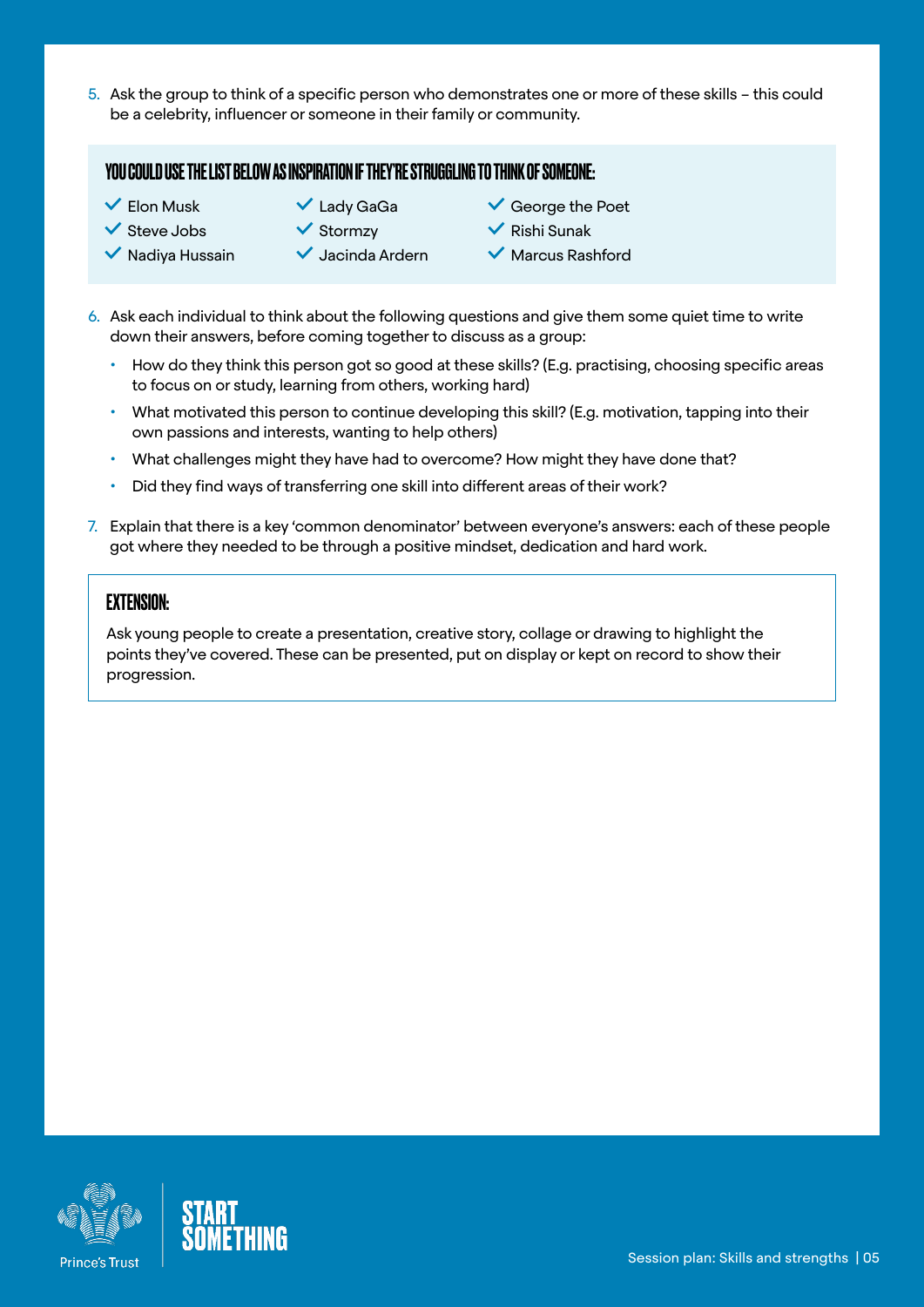# <span id="page-5-0"></span>RECOGNISING AND IMPROVING OUR SKILLS AND STRENGTHS

This activity will enable learners to identify their skills and understand how they can improve their skills and strengths.



## TIME REQUIRED

25 minutes



## MATERIALS

Pens

 Strengths and development worksheet

 $\checkmark$  If working online with groups, utilise features like virtual breakout rooms or a document sharing platform



## **QUALIFICATION** OPPORTUNITIES

- Identify/give examples/ describe (a) personal strength(s)
- $\checkmark$  Identify (an)/give examples of/describe areas of own personal development

# **ACTIVITY STEPS >**

- 1. Ask the group to think of examples of skills they feel confident about, or that they are keen to build on and develop more. These could be skills for a dream job, or other areas of their lives e.g. being a better captain on their sports team, getting more followers on their social media or building stronger relationships with their family and friends. If you know the group well, draw out some of their interests and help them think about how they link to a relevant skill. Remind them that lots of these can be transferable skills – in other words, they could help them get better at different activities in a variety of situations.
- 2. Share the My skills and strengths worksheet. Ask the learners to tick the skills, on their own worksheet, that they feel they have from that list. In the second table, they need to write down their top 3-4 skills and write examples of where/when they have shown that skill. Encourage them to think about how the same skill can be transferred, practised and shown through different activities.
- 3. Working with a partner (face to face, in virtual breakout rooms or using shared online documents), ask one person in each pair to talk about the skills they have ticked, asking for feedback on any additional skills they think they have and adding these to the worksheet. After a few minutes, ask pairs to switch roles.
- 4. Next, ask the group to circle skills that they want to develop from the list, and write 2-3 of these in the second table on the worksheet.
- 5. Still working in pairs, ask them to consider why they have identified these skills/areas for development before writing these reasons down in the final column on their worksheet.



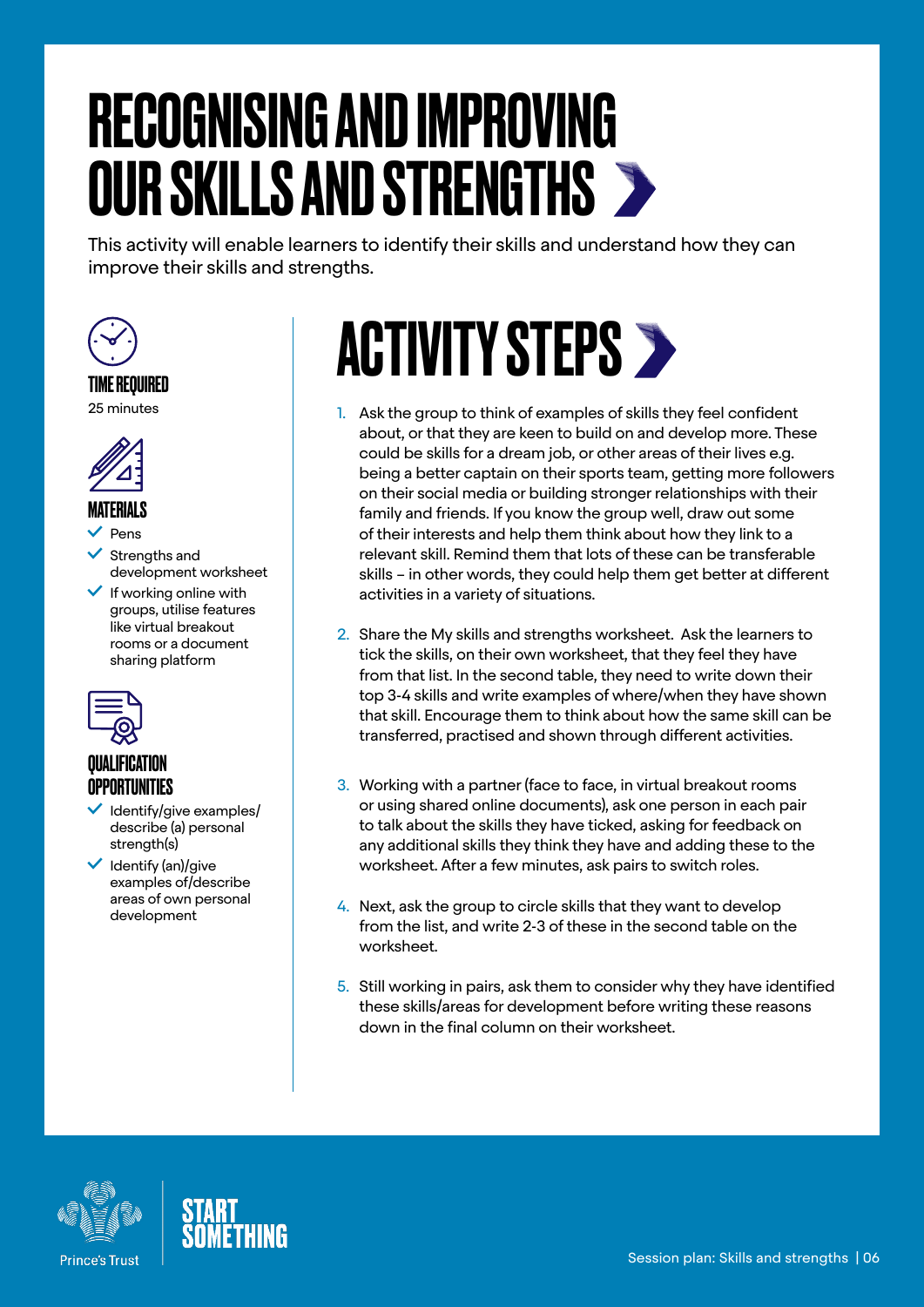## EXTENSION:

- 1. Encourage learners to use a careers information site such as [iCould.com](https://icould.com/) or [nationalcareers.](https://nationalcareers.service.gov.uk/) [service.gov.uk](https://nationalcareers.service.gov.uk/) to read about the skills needed in different jobs.
- 2. Ask them to compare the skills for chosen jobs with those that they have identified and discuss how to further the develop required skills.
- 3. Ask them to add this information to the worksheet.



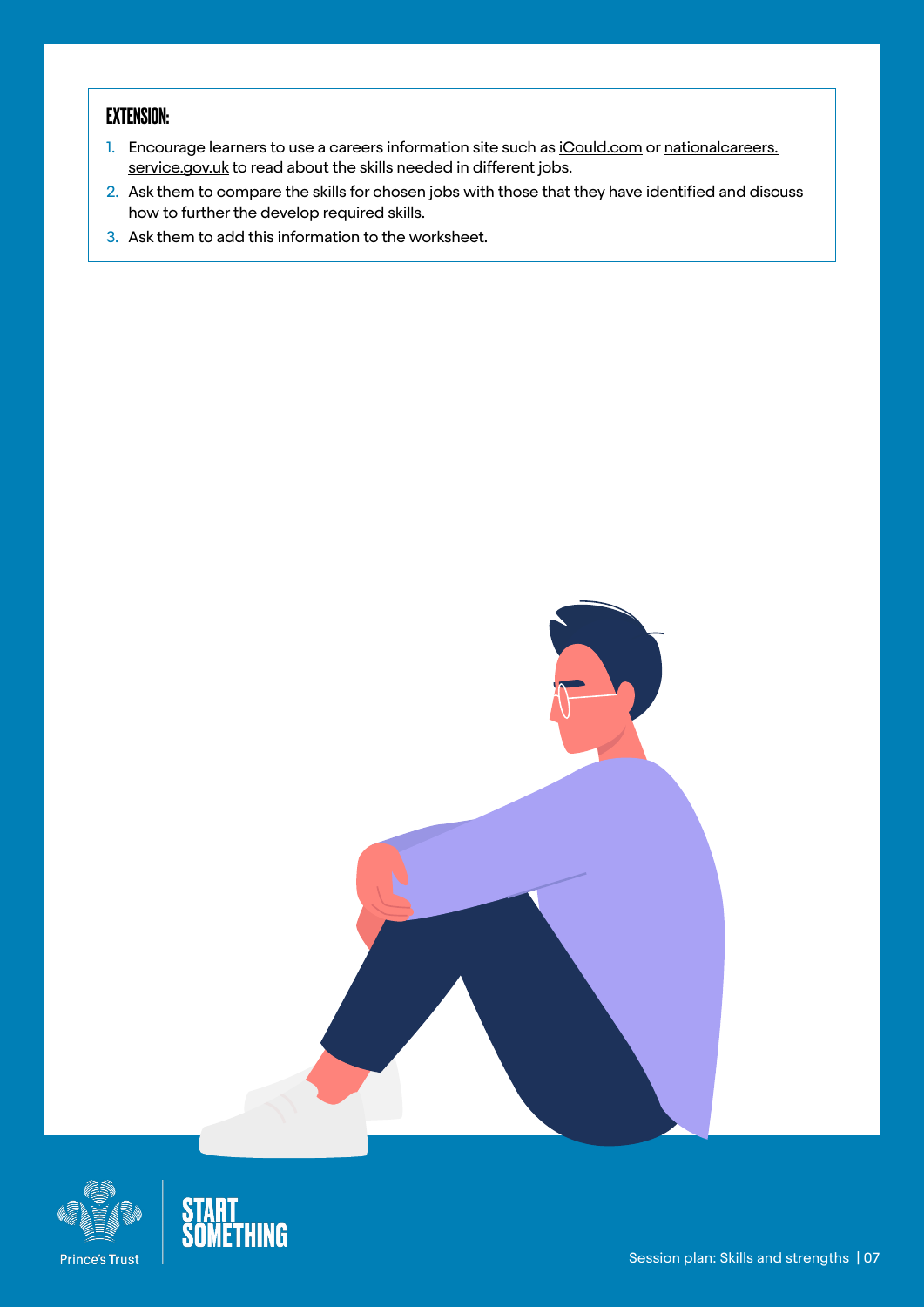# <span id="page-7-0"></span>PERSONAL LOGOS >

Use this activity to encourage learners to visually represent their skills and strengths, and pitch them to the group.



#### TIME REQUIRED

15 minutes



#### MATERIALS

Depending on what you have access to, you can use either:

- $\vee$  Paper and coloured pens
- $\checkmark$  Computers, phones or tablets and internet access



## QUALIFICATION OPPORTUNITIES

 Identify/give examples/ describe (a) personal strength(s)

# **ACTIVITY STEPS >**

- 1. Explain that shields and logos have been used over many years with words and pictures to visually represent the strengths and identity of an organisation, individual or group. You could show examples from a football club, or the logos and creative that companies use on their websites and social media. Explain that even as individuals, the way we portray our own 'brand' – our values, ambitions, strengths – can be really important to how we come across to others, including employers.
- 2. Tell the group that they're going to think about their own 'personal brand' – what would they say about their own strengths, values and ambitions to give the best possible impression of themselves? Provide paper and pens or ask them to create a Word document if the lesson is being run remotely.
- 3. Ask learners to create their own interpretation of a 'shield' they could create a traditional shield, or could think out of the box by designing a logo, Instagram post, a digital badge etc. They could even imagine that they're creating this with a specific goal in mind e.g. something they would put on their social media or a CV. They may want to research examples online.
- 4. Ask each learner to plan a presentation of their shield for the rest of the group in an 'elevator pitch' style session. Depending on the time you have, you may want them to do this in groups – this is also a good opportunity for them to practise skills like teamwork and leadership. Tell them that they will only have a minute to present, so it's important that they think about how they will:
	- Communicate their idea clearly and concisely
	- Get the main points across
	- Bring lots of energy and excitement to really sell their idea
- 5. Once they've finished presenting, ask others in the group to offer feedback. Reflect on the skills that they have practised and shown through this e.g. presentation, listening, communication.